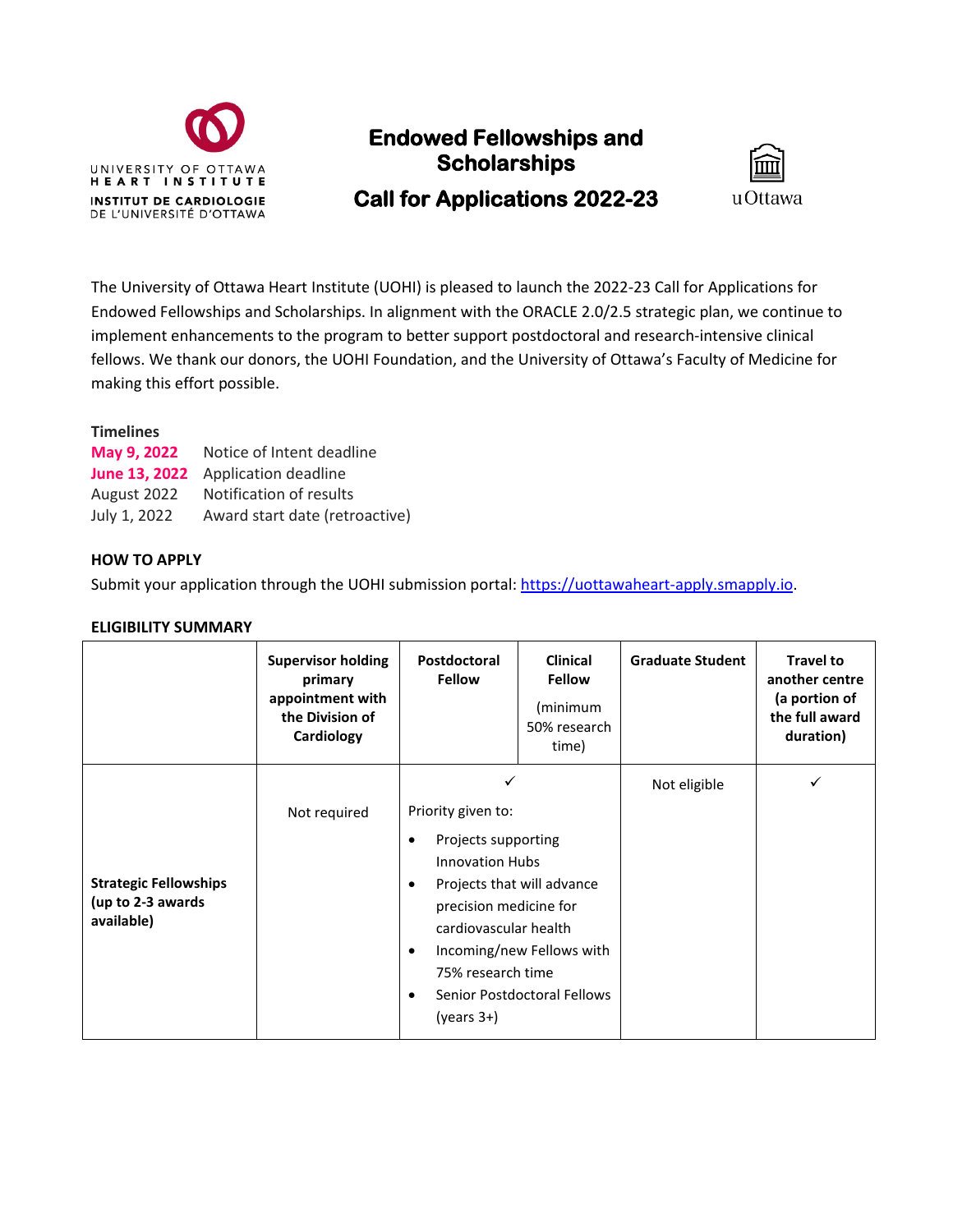|                                                                                                                            | Required     | ✓            | ✓            | Not eligible |              |
|----------------------------------------------------------------------------------------------------------------------------|--------------|--------------|--------------|--------------|--------------|
| <b>Division of Cardiology</b><br>Fellowship (1 award<br>available):<br>Tucker Fellowship<br>1)                             |              |              |              |              |              |
| <b>University of Ottawa</b><br><b>Cardiac Endowment</b><br><b>Fund at the Heart</b><br>Institute (2-3 awards<br>available) | Not required | $\checkmark$ | Not eligible | ✓            | Not eligible |
| <b>Dr. Robert Stelmack</b><br>Top-up Award                                                                                 | Not required | ✓            | ✓            | ✓            | Not eligible |

## **1. Description**

A key goal of the [ORACLE 2.0 Strategic Plan](https://www.ottawaheart.ca/researchers/cardiovascular-research-ottawa/about-our-research) (ORACLE stands for **O**ttawa **R**egion for **A**dvanced **C**ardiovascu**l**ar Research **E**xcellence), now incorporated into ORACLE 2.5, is to recruit the highest caliber trainees into our Innovation Hubs and priority research areas, with a specific focus on very high caliber Postdoctoral Fellows as well as research-focused clinical fellows. A priority area of the ORACLE 2.5 is to advance precision medicine for cardiovascular health. The UOHI Endowed Fellowships and Scholarships program serves as a tool to implement this strategy, to provide funding to recruit and retain high caliber talents to deliver on the goals of ORACLE 2.0/2.5.

# **2. General Eligibility Requirements**

- Applicants must be supervised by a scientist/investigator with a primary appointment with the UOHI and be based at the UOHI.
- Candidates are not eligible to apply for an Endowed Fellowship/Scholarship if they are currently holding major funding from any external source.
- Candidates who have previously held any internal Endowed Fellowship or Scholarship are not eligible to apply for another award.
- In the case of a new Fellow recruit to the Institute, the successful applicant must take up his/her position within three months of the notification of results.
- During the term of an Endowed Fellowship or Scholarship, if an awardee receives an external award, they will be eligible only for a top-up amount as long as the external award is active. The top-up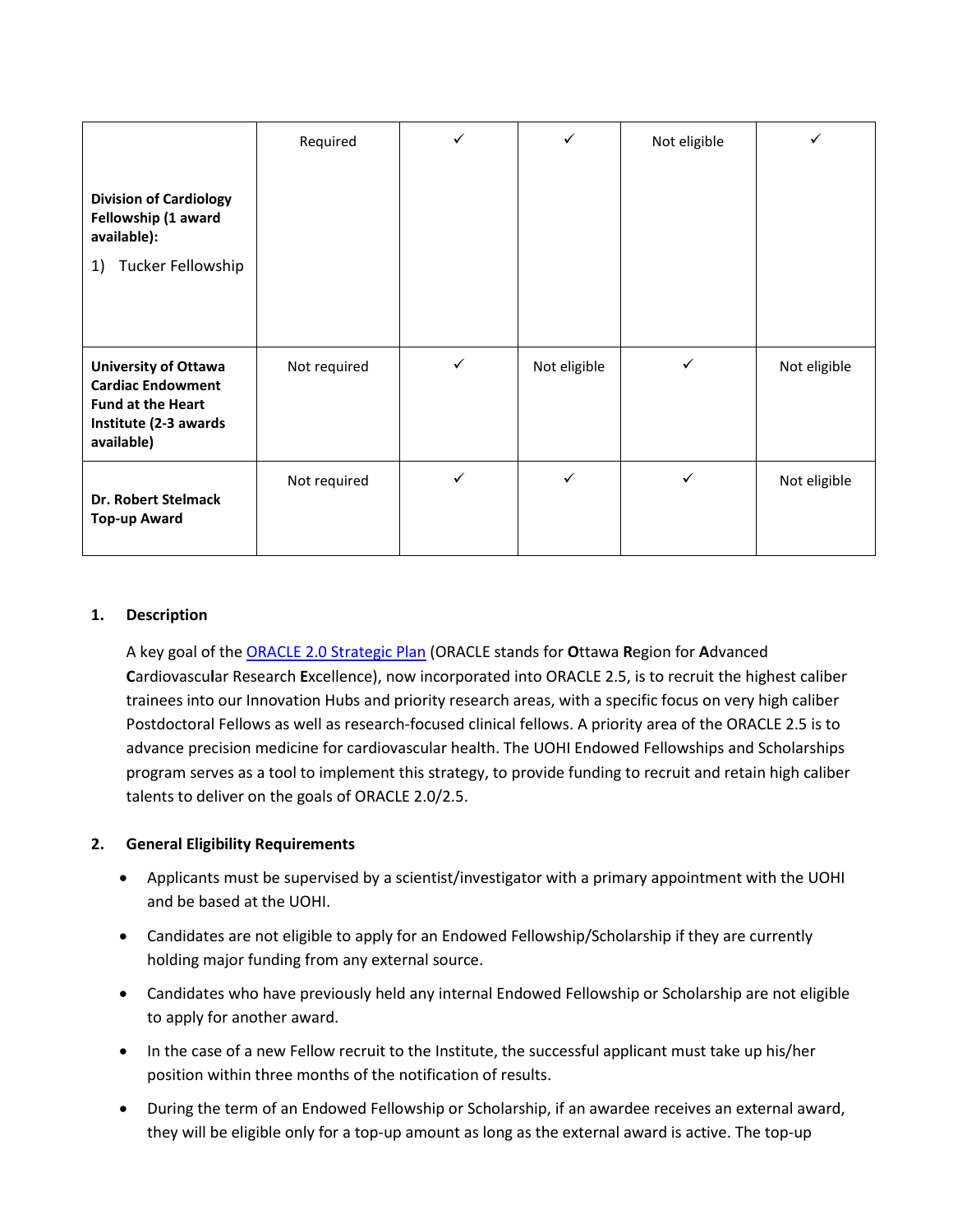amount is the difference between the external award and the Endowed Fellowship/Scholarship and applies only in the case of the external award being of a lesser amount.

• An applicant's research theme(s) can be in any of the four CIHR health research themes: biomedical; clinical; health systems/services; social, cultural, environmental and population health.

# **3. Specific Eligibility Requirements and Priority Areas:**

# **a. Strategic Research Endowed Fellowship**

The Strategic Research Fellowship is aimed at supporting a wide range of cutting-edge cardiovascular research that aligns with, and will help advance the goals of, the UOHI-led [ORACLE 2 Strategic Plan.](https://www.ottawaheart.ca/researchers/cardiovascular-research-ottawa/about-our-research) A major goal of the ORACLE 2 strategy (2018-2024) is to recruit the highest caliber trainees to enable the goals of the [Innovation Hubs.](https://www.ottawaheart.ca/researchers/innovation-hubs)

For the 2022-23 competition, funding priority for the Strategic Research Fellowship stream, dependent on the peer review assessment and funds availability, is for Postdoctoral Fellows and Clinical Research Fellows who are:

- 1) Working on a project that will enable the goals of an ORACLE 2.0/2.5 Innovation Hub, including advancing precision medicine for cardiovascular health. The project must be supervised by an Innovation Hub member.
- 2) Senior Postdoctoral Fellows (years 3+) with highly productive track records in their PhD and postdoctoral training to date and in the final stages of training towards independence. Typically, they will have already held an external fellowship (e.g., CIHR or Heart & Stroke Foundation Fellowship). This support to senior Postdoctoral Fellows assists our research teams in reaching their goals, while supporting the new generation of researchers and boosting the reputation of the Institute with successful UOHI alumni researchers across the world. Funding can be provided up to year 7 of the postdoctoral tenure (post PhD training), in alignment with UOHI policy 8-220.
- 3) New recruits (Canadian or international) whose research is expected to have a global impact.

Postdoctoral and Clinical Fellows are eligible to apply:

• Applicants must spend at least 75% of their time doing research.

#### **b. Division of Cardiology Endowed Research Fellowships**

- Applicants must be supervised by a scientist/investigator who holds a *primary appointment* with the UOHI's *Division of Cardiology*.
- Postdoctoral and Clinical Fellows are eligible to apply.
- Applicants must spend at least 50% of their time doing research.
- For details regarding travel request to another centre to acquire advanced skills as portion of the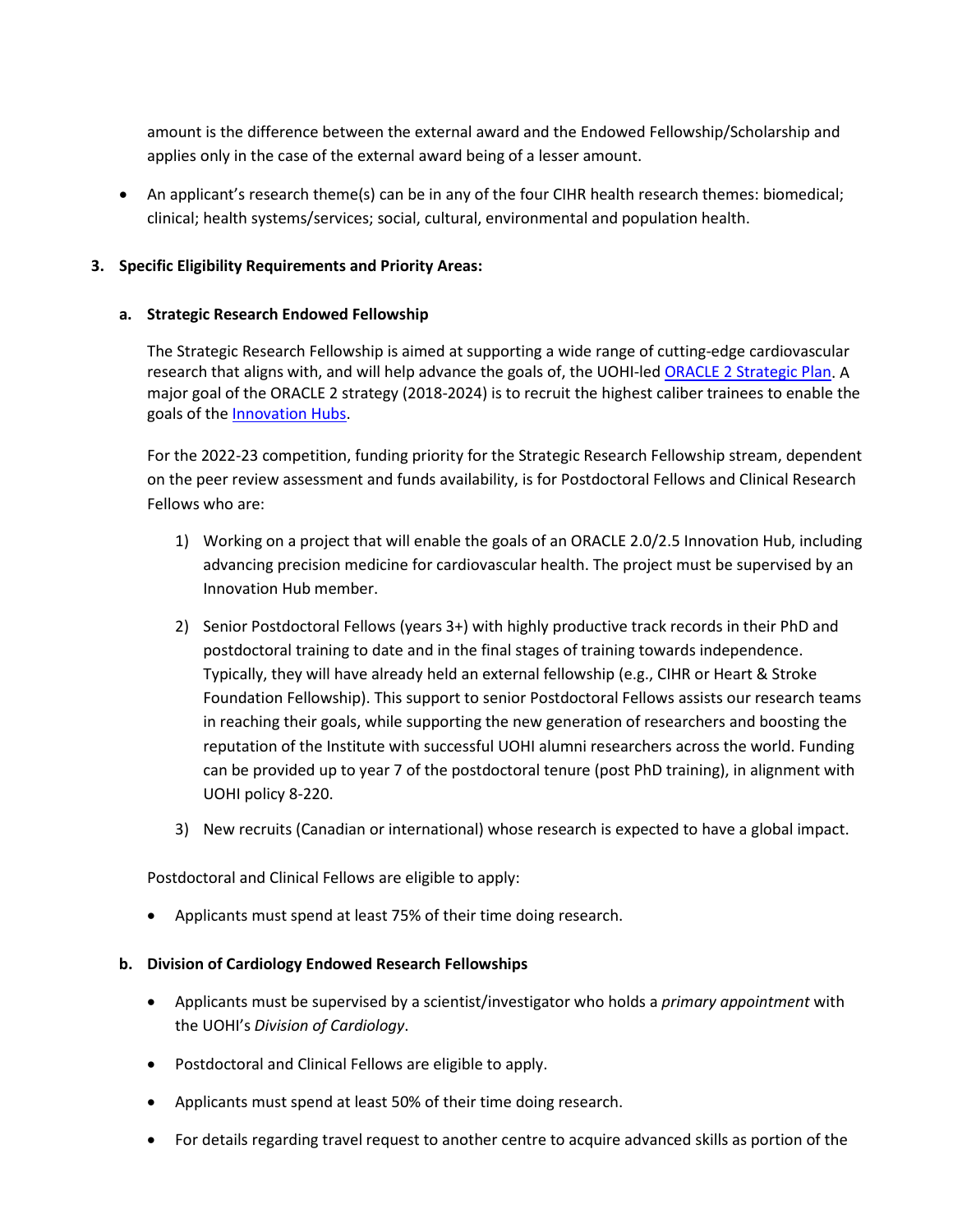full award duration (see section 4 below).

# **c. University of Ottawa Cardiac Research Endowed Fellowships and Scholarships at the Heart Institute**

- Postdoctoral Fellows working or proposing to work with a scientist/investigator who holds a primary appointment within the Faculty of Medicine at the University of Ottawa are eligible.
- *Postdoctoral Fellows must be registered with the University of Ottawa*.
- Graduate Students must be registered full-time in their program of study at the University of Ottawa.
	- Graduate Students registered in the Faculty of Medicine are eligible for the awards supported through the University of Ottawa Cardiac Endowment Fund.
	- Within this stream, ORACLE will contribute funds to support applications from graduate students registered full-time in other Faculties, as long as the supervisor holds an appointment with, and is based at, the UOHI.

## **d. Dr. Robert Stelmack Memorial Award**

The purpose of this award, in alignment with the donor's wishes, is to incentivize the priority area of heart-brain research at UOHI. This top-up award will be given to the highest-ranked applicant in the Endowed Fellowship/Scholarship 2022-23 competition (any stream) undertaking heart-brain research. Fellows and Graduate Students supervised by a researcher with a primary appointment with, and based at, UOHI are eligible for this award.

# **e. Eligibility to Request Travel to Another Centre to Acquire Advanced Skills**

The Strategic Fellowship and the Division of Cardiology Fellowships now support proposals that include travel to another centre to acquire new, advanced skills.

Only one award with a travel component is available in each year.

To be eligible:

- Incoming Postdoctoral Fellows (who are not yet at the UOHI at the time of the application) will be eligible to travel to another centre after completing at least the first year of a two-year award.
- Clinical Fellows must already be working with a scientist/investigator at the UOHI at the time of the launch of this Call for Applications.

Fellows who currently hold an Endowed Fellowship and wish to travel to another centre to acquire new, advanced skills during the remaining time of their award are required to submit a new application–see section 5 for details on how to apply.

#### **4. Award Information and Terms**

The award start date will be July 1, 2022. The award term is two years except where noted.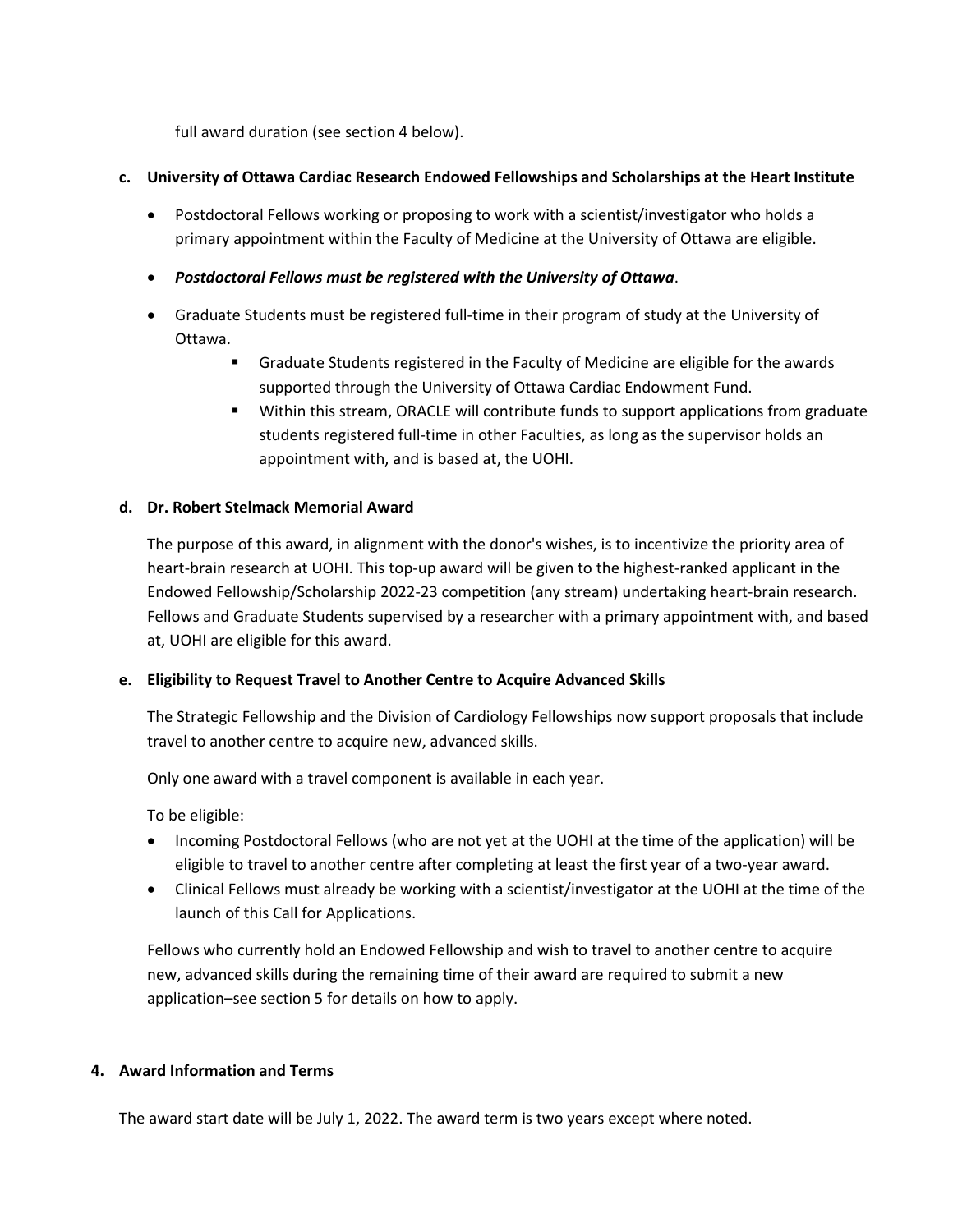The annual award amount for all Endowed Fellowships is \$58,000 which is inclusive of salary (\$50,000) and benefits (\$8,00).

The annual stipend for a Scholarship is \$20,000 (no benefits).

The Dr. Robert Stelmack Memorial Award is a top-up (not full stipend/salary) award added to the total annual award for endowed fellowships and scholarships. The annual top-up amount is \$4,000 for a Fellowship and \$2,000 for a Scholarship.

Conditions of award will include maintaining eligibility criteria (see sections 2 & 3), the production of a satisfactory progress report (see below), proof of application for an external award, and presenting once a year at the UOHI Work-in-Progress Rounds during the award term. For the University of Ottawa Cardiac Endowment Fund at the Heart Institute, proof of postdoctoral registration with the Faculty of Medicine will be required.

An annual progress report to [ResearchServices@ottawaheart.ca](mailto:ResearchServices@ottawaheart.ca) is required for review by the Selection Committee. For the Strategic Research and Division of Cardiology Fellowships, the progress reports will be shared with the UOHI Foundation and the donors; for the University of Ottawa Cardiac Research Endowed Fellowships and Scholarships, the progress reports will be shared with the Faculty of Medicine and the anonymous donor. The due date for the progress report will be stipulated in the award letter.

#### **"Travel" Fellowship**

The duration of a 'travel' fellowship may be a portion or the whole of a two-year award. For Clinical Fellows, during the 'travel' portion, the award will be paid out as a stipend (not a salary and without benefits).

#### **Strategic Research Fellowship**

A number of Strategic Research Fellowships is on offer this year, dependent on the peer review assessment and availability of funding. These fellowships are intended for exceptionally high-caliber Postdoctoral Fellows and research-intensive Clinical Fellows.

#### **Division of Cardiology Fellowships**

Funds are available for one Endowed Fellowships in cardiology research: 1) The Whit and Heather Tucker Fellowship.

The Ford Fellowship; Vered-Beanlands Fellowship; and Kaufman-Chan Fellowship in Cardiac Imaging. are held by the current incumbent until June 30, 2022.

# **University of Ottawa Cardiac Research Endowed Fellowships and Scholarships at the Heart Institute**

Funds are expected to support one Postdoctoral Fellowship and/or two or more Scholarships (see Eligibility section above).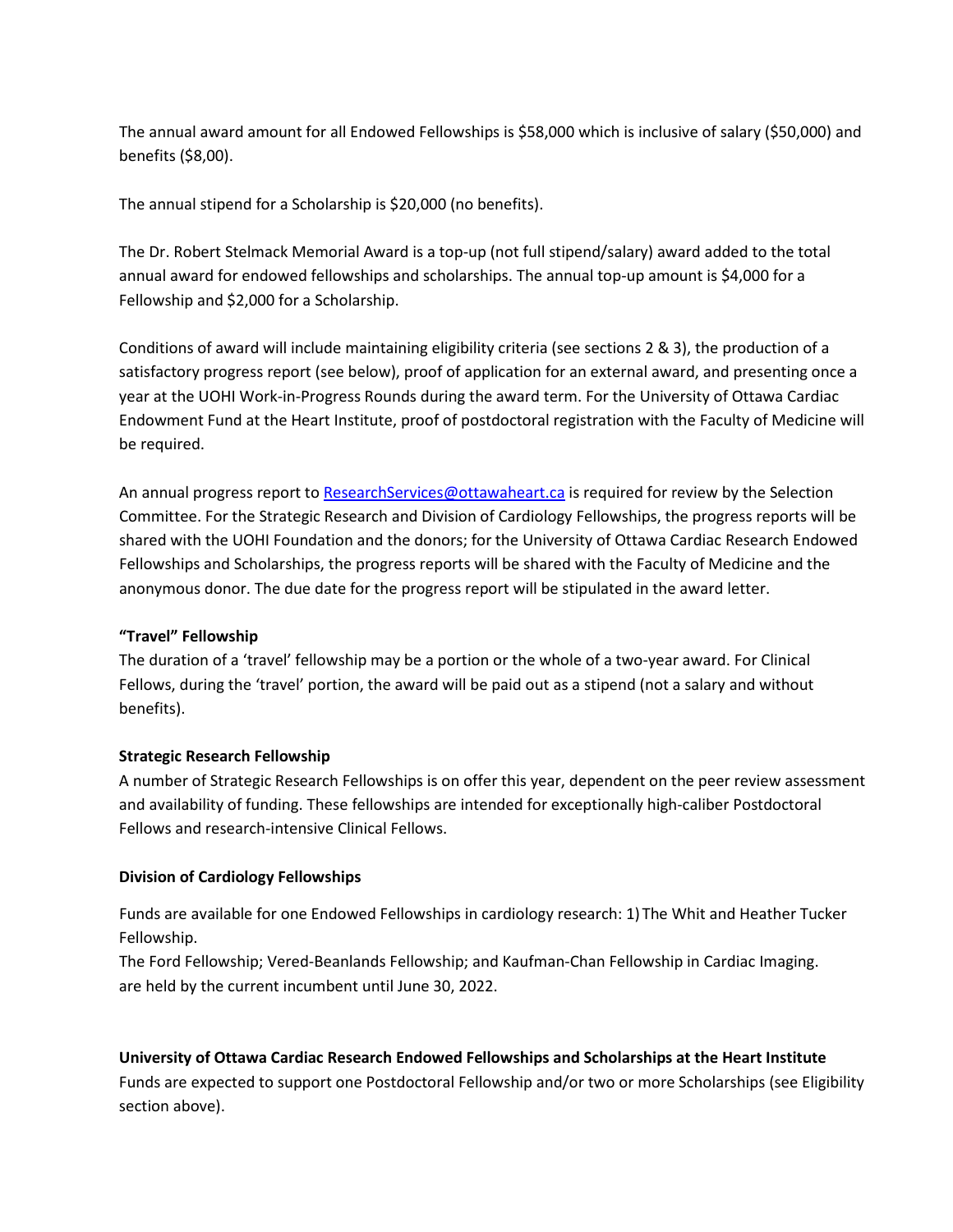# **5. How to Apply**

Send a Notice of Intent to [ResearchServices@ottawaheart.ca](mailto:ResearchServices@ottawaheart.ca) by **MAY 9, 2022**. Include the following info in your NOI: name of the applicant; position (Postdoctoral Fellow; Clinical Fellow; or Graduate Student); and name of the supervisor.

The application is due by **JUNE 13, 2022**. Please apply through the UOHI submission portal: [https://uottawaheart-apply.smapply.io.](https://uottawaheart-apply.smapply.io/)

Applicants are required to provide the following in the application package:

- **Proposal** (2-page limit)**:** A description of the research including background, hypotheses, methodologies, sex and gender considerations as appropriate (see Appendix – UOHI Checklist for Sex- and Gender-based Research), anticipated outcomes and clinical relevance.
- **References**: not counted toward the proposal page limit
- **Training expectations** (1-page limit)**:**
	- **Provide an overview of how your previous research training, and/or experience outside of** academia, relates to the present proposal (i.e., how previous experience will benefit current/upcoming postdoctoral/graduate work), and elaborate on your career goals, including how this may have been informed by careful career planning using tools such as [CIHR Individual Development Plan.](https://cihr-irsc.gc.ca/e/documents/training_idp_form-en.pdf)
	- **Describe how the training to be acquired will contribute to your productivity and research** goals you hope to achieve.
	- Indicate why you decided upon the proposed training location and what you expect to learn from the training experience.
- **A letter by the Primary Supervisor** (1-page limit) to include: i) recommendation of the candidate (half a page; and ii) grant funding and resources available to support the proposed project; the supervisor's mentorship and supervisory experience; a training plan for the applicant (half a page). *For Clinical Fellows only*: Include in the supervisor's letter confirmation of the percentage of time the Fellow will have for research;
- **CV of the applicant** include the following sections: i) Academic & Training Background; ii) Awards & Other Honours; iii) Publications.

For applicants requesting a 'travel' Fellowship, include:

- in the proposal, a description of the work that will be done during the 'travel' portion;
- in the Primary Supervisor letter, a nomination for a 'travel' fellowship;
- a separate nomination letter for a 'travel' Fellowship by the Division Chief;
- a letter by, and a CV of, the Supervisor at the other centre.

*\*It is the responsibility of the applicants to ensure that all required documentation and information are provided.*